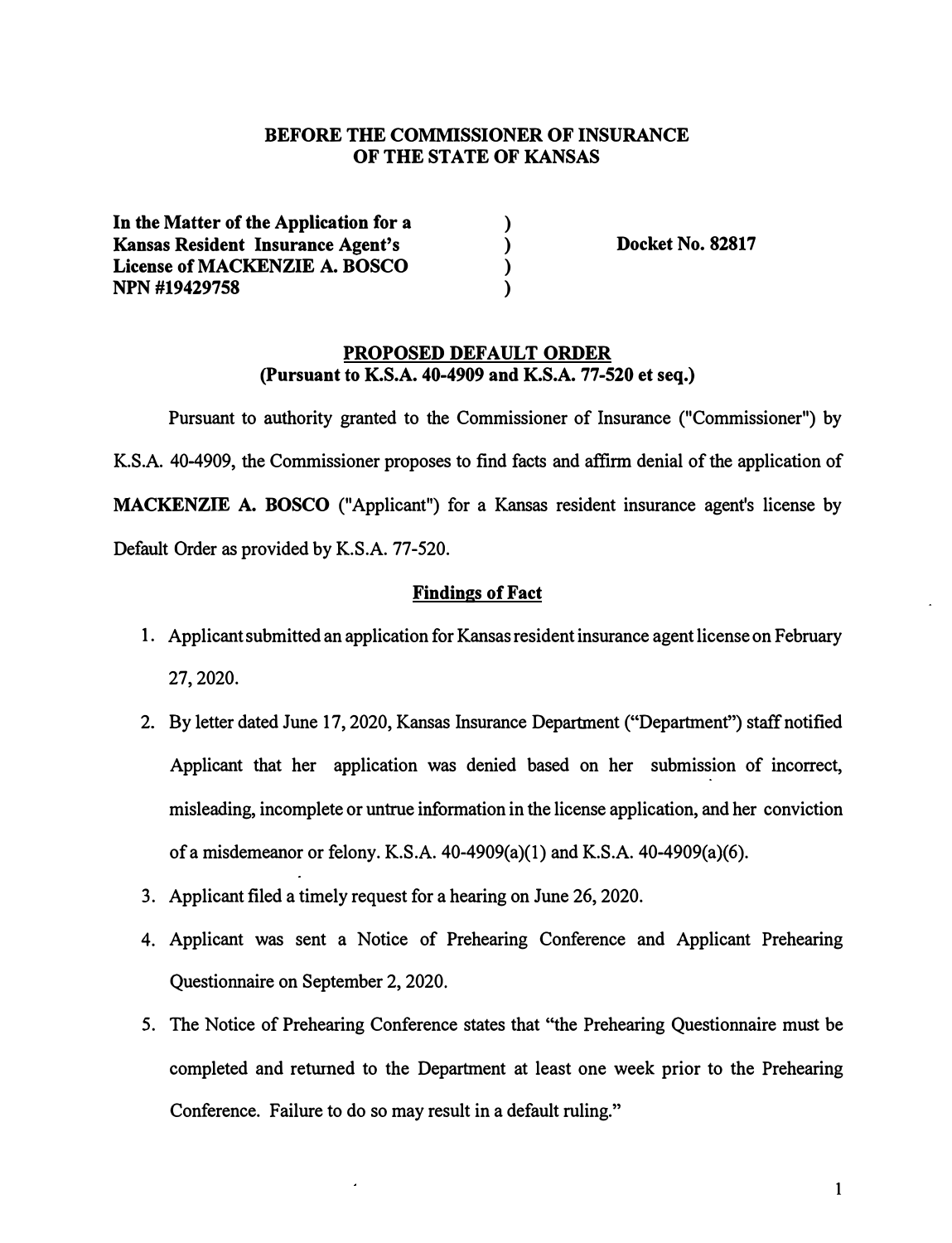- **6. Jill Spurling, Legal Assistant for the Presiding Officer, made attempts by telephone and email to contact Applicant regarding submission of the prehearing questionnaire that was due to the Department by October 6, 2020.**
- **7. Applicant did not answer or return phone calls or email.·**
- **8. A Notice of Cancellation of Prehearing Conference was sent via USPS and email to applicant on October 9, 2020, stating that the applicant should communicate with the Department or return the Prehearing Questionnaire by October 30, 2020.**
- **9. To date, applicant has not contacted or returned the Prehearing Questionnaire to the Department.**

#### **Applicable Law**

- **1. Before approving an application for a license, the Commissioner must determine that the applicant has not committed any act that is grounds for denial pursuant to K.S.A. 40-4909.** See K.S.A. 40-4905(b).
- **2. The Commissioner may deny a license if the Applicant has submitted incorrect, misleading, incomplete or untrue information in the license application or has been convicted of a misdemeanor or felony. K.S.A. 40-4909(a)(l) and K.S.A. 40-4909(a)(6).**
- **3. Pursuant to K.S.A. 40-4909(c), "any action taken under this section which affects any license or imposes any administrative penalty shall be taken only after notice and an opportunity for hearing conducted in accordance with the provisions of the Kansas administrative procedures act."**
- **4. Pursuant to K.S.A. 77-520(a), "if a party fails to attend or participate in a prehearing conference, hearing or other stage of an adjudicative proceeding, the presiding officer may**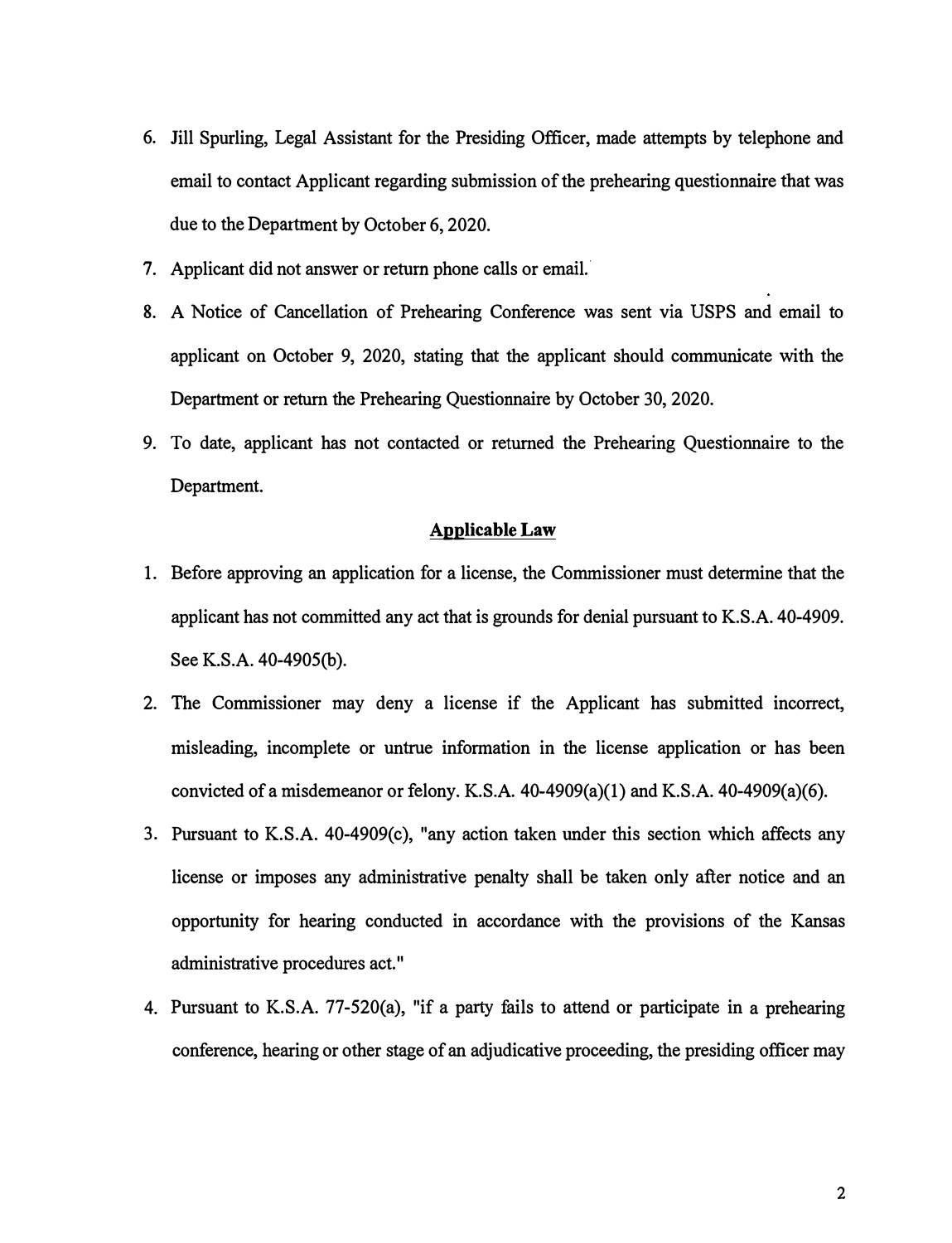serve upon all parties' written notice of a proposed default order, including a statement of the grounds."

- 5. Pursuant to K.S.A. 77-523(a), the Presiding Officer, the Assistant Commissioner of Insurance acting on behalf of the Commissioner of Insurance as the agency head as provided in K.S.A. 77-547, is empowered to render a Final Order.
- 6. Pursuant to K.S.A. 77-520(b), Applicant may file a written motion requesting that this proposed default order be vacated stating the grounds relied on within seven days after the service of this proposed default order.
- 7. This proposed default order shall become effective seven days after service upon Applicant unless a written motion to vacate the order is filed by the Applicant with the agency.

#### **Conclusions of Law**

- 1. Applicant has been properly served notice of the action and facts and laws relied upon.
- 2. The Commissioner has jurisdiction over Applicant as well as the subject matter of this proceeding, and such proceeding is held in the public interest.
- 3. The Assistant Commissioner of Insurance is acting on behalf of the Commissioner of Insurance as the agency head and is empowered to render a Final Order.
- 4. The Commissioner finds that Applicant has failed to respond to the Department staff to schedule the hearing he requested and a proposed default order should be served in accordance with K.S.A. 77-520(a).

## IT IS THEREFORE ORDERED BY THE COMMISSIONER OF INSURANCE

THAT Applicant's hearing proceeding is **DISMISSED**, and the findings of fact, conclusions of law, and order contained above are adopted by reference and made the final order of the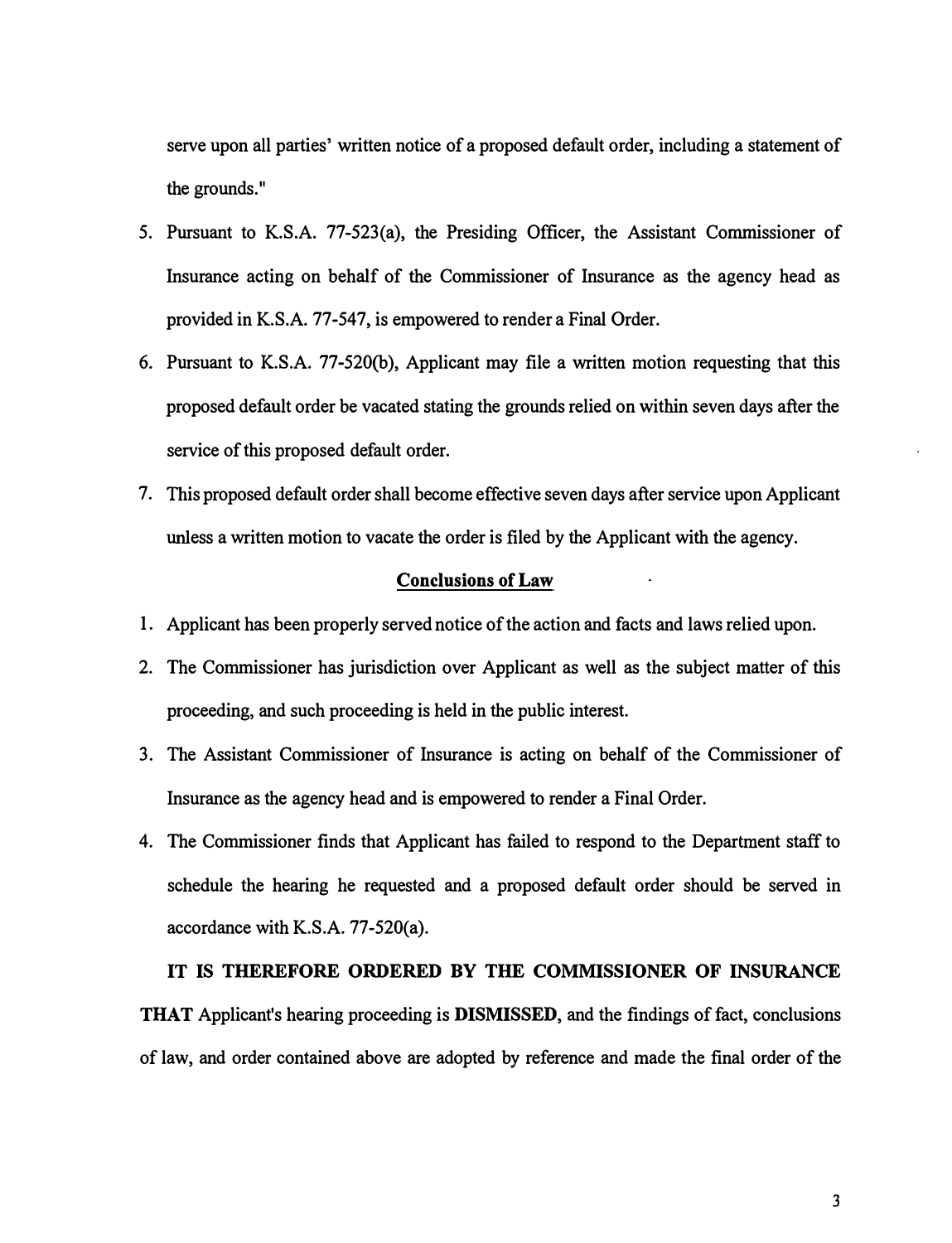Commissioner. Furthermore, it is found that the application for a resident insurance agent's

license of **MACKENZIE A. BOSCO** is hereby **DENIED.**

Unless vacated by further order, this Order shall become effective as a Final Order at the expiration of the time for filing a motion to vacate the order.

IT IS SO ORDERED THIS  $\frac{1}{2}$  **DAY OF** *<u>Agnual 2020</u>*, IN THE CITY OF

**TOPEKA, COUNTY OF SHAWNEE, STATE OF KANSAS.**



VICKI SCHMIDT COMMISSIONER OF INSURANCE

ellerly BY:

Barbara W. Rankin Assistant Commissioner Presiding Officer

# **NOTICE OF RIGHT TO FILE A MOTION TO VACATE**

Pursuant to K.S.A. 77-520(b), Applicant is entitled file a Motion to Vacate. A Motion to Vacate must be filed within seven (7) days of service of this Proposed Default Order (plus three [3] days for service by mail pursuant to K.S.A. 77-531).

In the event Applicant files a Motion to Vacate pursuant to K.S.A 77-520(b), the Agency Officer to be served on behalf of the Kansas Insurance Department is:

Justin L. McFarland, General Counsel Kansas Insurance Department 1300 SW Arrowhead Rd. Topeka, KS 66604